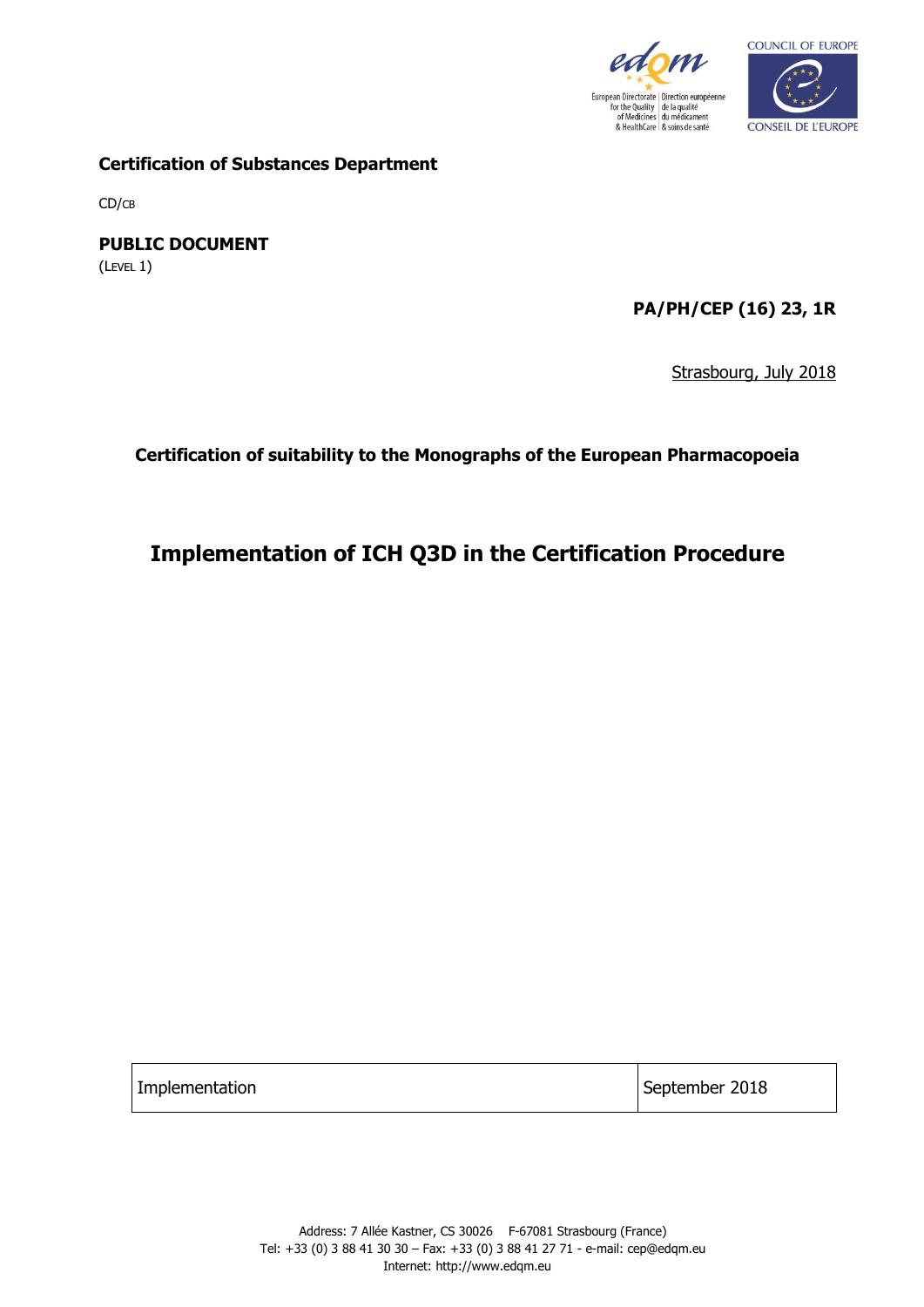## **1. Background**

The ICH Q3D guideline on elemental impurities is effective in the European Union from June 2016 for new marketing authorisation applications and from December 2017 for authorised medicinal products.

This document is intended to serve as guidance on how to implement ICH Q3D in the procedure for "Certification of Suitability to the monographs of the European Pharmacopoeia" (CEP), and is revised based on experience gained by EDQM since the initial implementation of the policy.

ICH Q3D covers 24 elements (classified under the following classes 1, 2A, 2B and 3) and gives permitted daily exposure (PDE) in drug products. ICH Q3D is not limited to reagents and catalysts in drug substance or excipients, but also considers all contributions from manufacture including manufacturing equipment, water and container-closure system.

The ICH Q3D guideline emphasises developing a risk-based control strategy to limit elemental impurities which is summarised in an appropriate "Risk Management Summary" document.

## **2. Scope**

This document describes the policy for elemental impurities in substances covered by a Certificate of Suitability to the monographs of the European Pharmacopoeia (CEP). It is applicable to new, renewed and revised CEPs.

This document covers pharmaceutical substances introduced in medicinal products within the scope of ICH Q3D. For products outside the scope of Q3D, the applicant should control adequately the levels of elemental impurities in their substance.

The reference documents taken into consideration when elaborating this policy are:

- ICH guideline Q3D on elemental impurities (EMA/CHMP/ICH/353369/2013) and associated ICH training modules

- Elemental Impurities in marketed products. Recommendations for implementation (EMA/CHMP/ QWP/109127/2015)

- Implementation strategy of ICH Q3D guideline (EMA/CHMP/QWP/115498/2017).

## **3. Implementation of the policy**

The applicant is given 2 possible options in a CEP dossier:

- Provide a Risk Management Summary (**RMS**) for elemental impurities which may be present in the manufacturing process of the final substance.
- Do not provide a Risk Management Summary (**RMS**).

The EDQM encourages applicants to provide a RMS. Submitting a RMS in a CEP application provides significant benefit as it will facilitate the risk assessment for the medicinal product.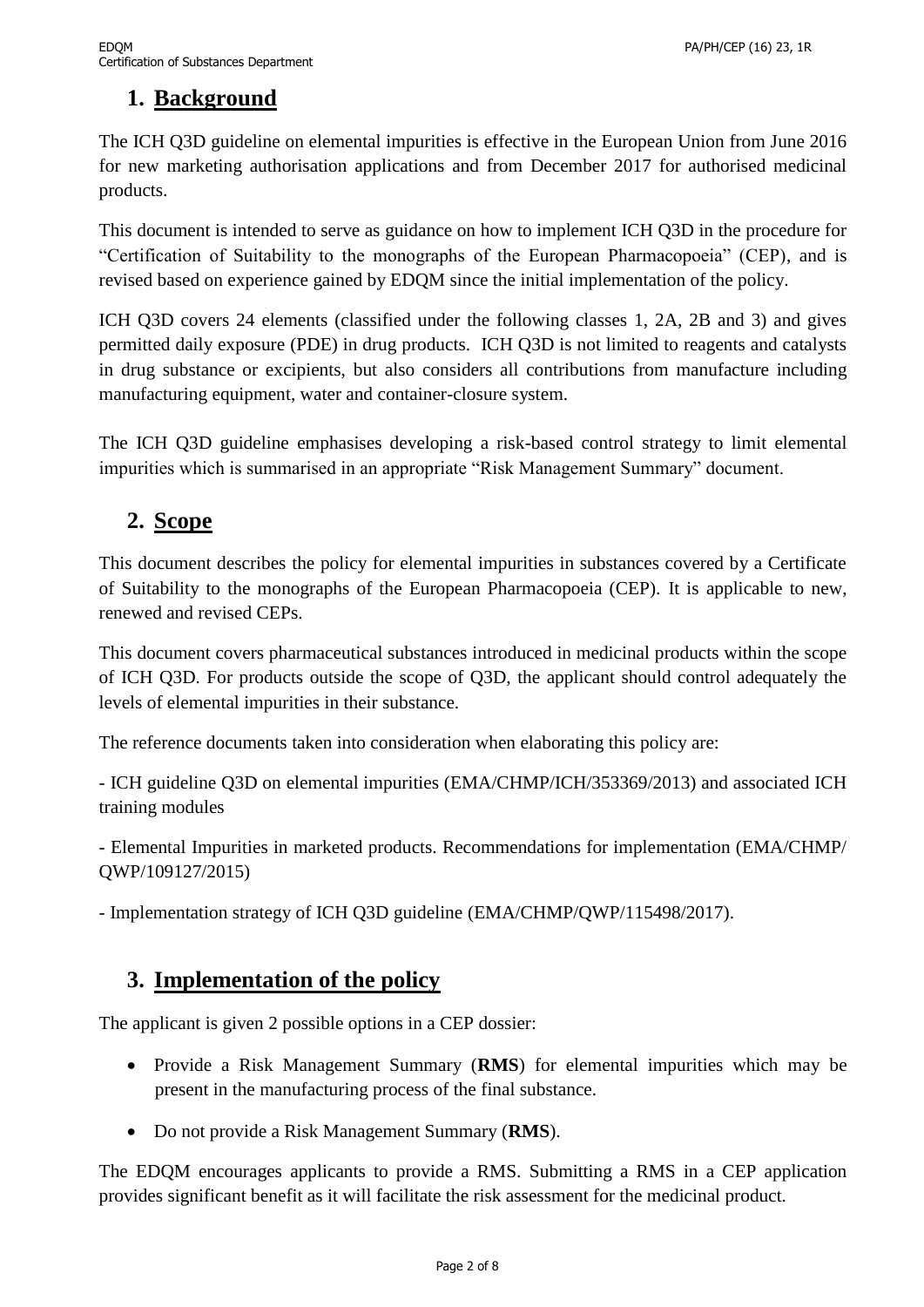### **3.1 Risk Management Summary provided**

Applicants should clearly identify this option in their application.

A Risk Management Summary report should be provided in module 3 of the dossier (preferably in CTD section 3.2.S.3.2 "Impurities"), which should detail the rationale used to conduct the study, include a justification of the control strategy implemented following the risk assessment and which should be completed with a Table, as described in Annex 1 of this document (which is intended to be annexed to the CEP when granted).

It should be noted that where insufficient data is given for this option, the application will be considered as if no RMS is provided.

#### **3.1.1 Requirements for CEP Applications**

As well as considering the principles outlined in ICH Q3D, the following points should also be taken into account when taking the RMS approach for a CEP application.

#### **How to build the RMS**

 The RMS should consider all potential sources of contamination; including elemental impurities intentionally introduced into the process after the introduction of the starting material(s), contributions from materials (such as contaminants in starting materials, reagents, water), equipment, and packaging.

The intended route of administration / use of the substance should be indicated, which forms the basis of the risk management discussion. Reference to unrealistic routes of administration or uses not pertaining to the known use of the substance will not be accepted.

- The RMS should consider all 24 elemental impurities mentioned in ICH Q3D (as per the table 5.1 *"Elements to be considered in the Risk Assessment"*). Meaning that:
	- o Class 1 and 2A elements, as well as all elements intentionally added in the manufacture whatever their classification should be systematically discussed.
	- o If relevant, and depending of the use of the substance, Class 3 elements should be discussed.
	- o Justification as to why specific elemental impurities were included in the scope of the RMS is considered useful information and should be included.

#### **How to define the control strategy**

- The control strategy should focus on the absence or presence of elemental impurities in the final substance relying on the process capabilities and on the control of elemental impurities (using preferably option 1, or alternatively option 2a of the ICH Q3D guideline).
- Absence of an elemental impurity can be concluded when it is shown with convincing evidence that it is purged to a level which is consistently below 30% of the calculated concentration limit based on the indicated route of administration and based on the option 1 daily intake (as per table A.2.2 of the ICH Q3D guideline), in a minimum of 3 consecutive commercial batches or a minimum of 6 consecutive pilot batches of the final substance. Other approaches concluding on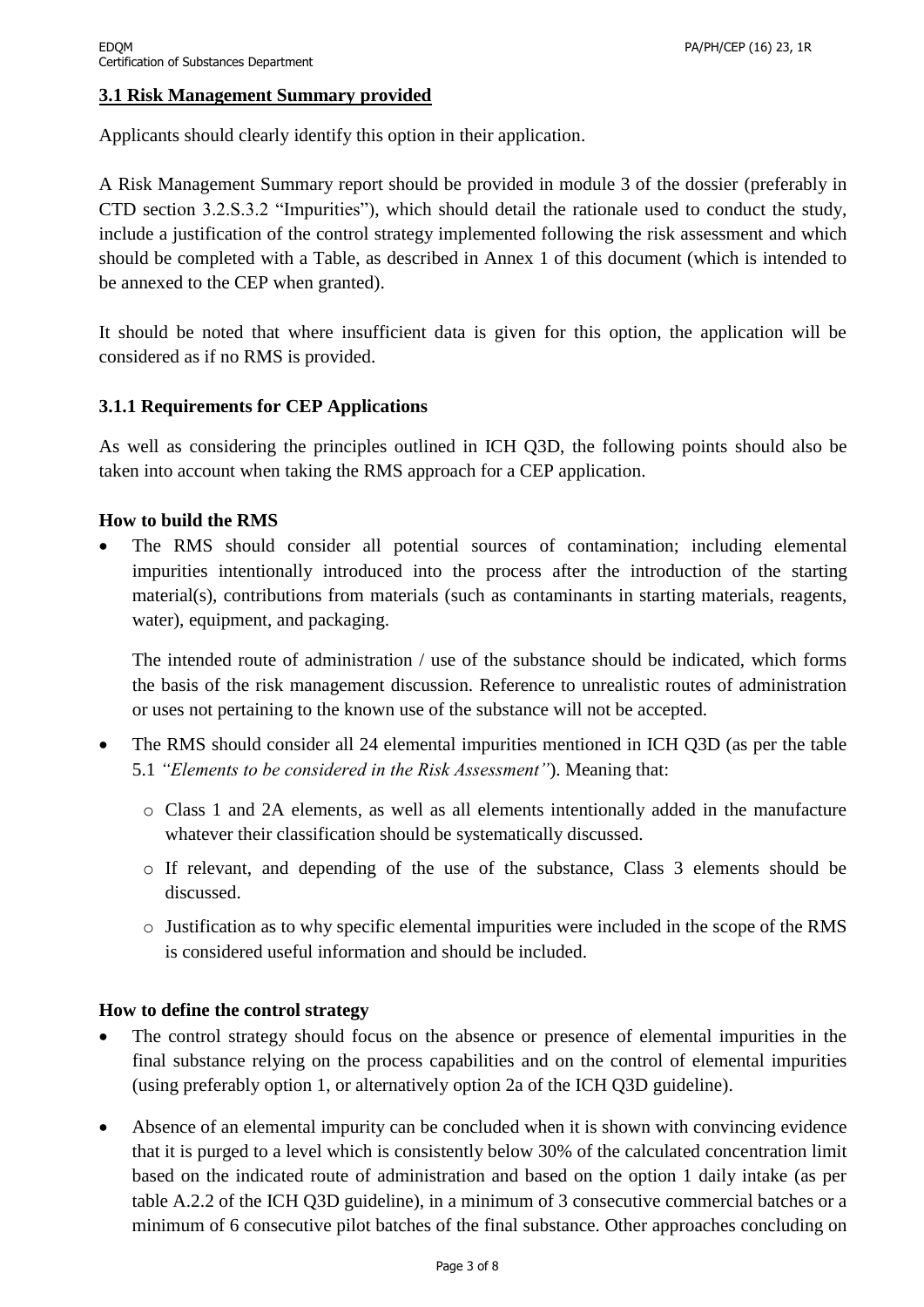the absence of an elemental impurity may be considered if scientifically justified (e.g. using option 2a of the ICH Q3D guideline when the daily dose of a drug substance is low). The summary table submitted by the applicant (and appended to the CEP) should specify on which basis absence of elemental impurities has been determined.

- When applicable, a justified specification for elemental impurities in the final substance should be introduced. For any elemental impurity intentionally introduced into the last synthetic step of the process, a specification in the final substance is expected (as this is associated with an elevated risk for impurities being carried forward), unless it is consistently and convincingly demonstrated that the process is capable to purge the impurity from the final substance to a level which is below 30% of the calculated concentration limit.
- Screening results of several batches for elemental impurities may support but do not replace a RMS as described above. This might be done in a similar manner as is illustrated in appendix 4 of the ICH Q3D guideline.
- For the analytical methods used:
	- o **For screening purposes:** The analytical methodology used should be mentioned along with minimum validation information such as indication of the specificity and sensitivity of the method (LOD/LOQ).
	- o **Control included in the specification of the final substance:** A detailed description of the analytical method used should be provided which is suitable to be annexed to the CEP. The analytical method should be validated in accordance with the requirements of ICH Q2.

#### **RMS table**

A table summarising the conclusions of the RMS should be provided in the dossier (example given in Annex 1 of this document).

This table is intended to carry necessary information about the level of contamination of the substance source, in order to implement the ICH Q3D component approach in the finished medicinal product.

### **3.1.2 Information reported on Certificates of Suitability**

When a RMS is provided, this is mentioned on the CEP when granted, with the corresponding table appended.

Any specification proposed by the applicant is mentioned on the CEP together with the corresponding analytical method.

**Note:** The EDQM assessors do not make a final conclusion on compliance with ICH Q3D, as this should be done within the context of the marketing authorisation application for the medicinal product in which the substance covered by the CEP is introduced.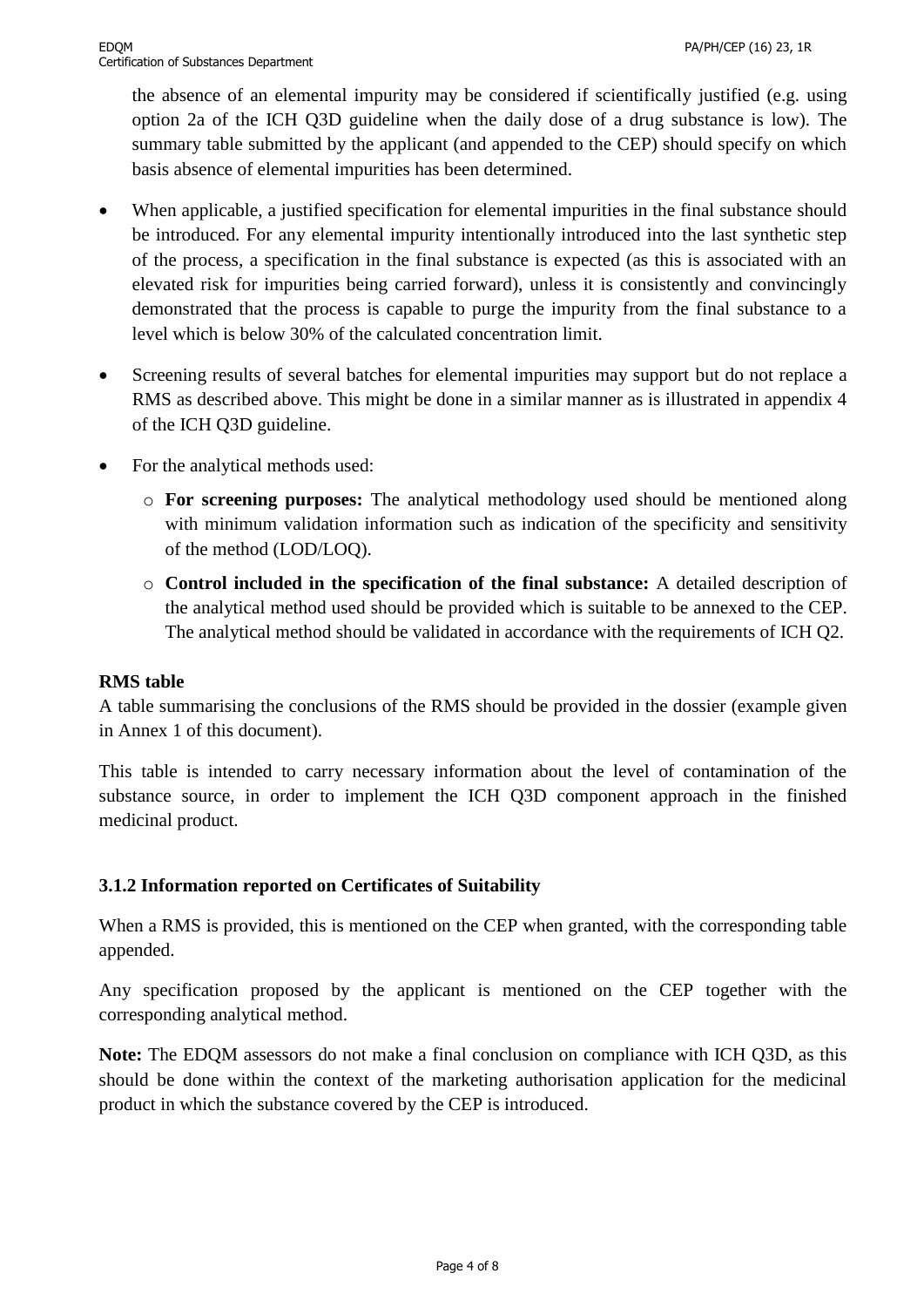#### **3.2 No Risk Management Summary provided**

#### **3.2.1 Requirements for CEP Applications**

If no risk assessment has been performed, the following points should be addressed in the CEP application:

- Any elemental impurities (whatever the Class) intentionally introduced in the manufacture of the final substance after the introduction of the starting material(s) should be declared and data showing their level in the final substance should be provided.
- For any elemental impurity intentionally introduced into the last synthetic step of the process, a specification in the final substance is expected (as this is associated with an elevated risk for impurities being carried forward), unless it is consistently and convincingly demonstrated that the process is capable to purge the impurity from the final substance to a level which is below 30% of the appropriate concentration limit (preferably based on option 1 of table A.2.2 of the ICH Q3D guideline, or alternatively and if justified, based on option 2a, e.g. when the daily dose of a drug substance is low).
- The limits applied for the control of elemental impurities in the final substance should reflect the process capabilities, and the PDE of ICH Q3D may be used as reference.
- The method used to control elemental impurities in the final substance should be described in detail (in a format to be annexed to the CEP) and validation data according to ICH Q2 should be submitted.

### **3.2.2 Information reported on Certificates of Suitability**

All elemental impurities intentionally added after the introduction of the starting material(s) are listed on the CEP, regardless of the levels found in the final substance. Alternatively if no elemental impurities are intentionally added, this is mentioned on the CEP.

The CEP does not contain any information regarding the absence of elemental impurities in the final substance.

The specification proposed by the applicant is mentioned on the CEP together with the corresponding analytical method.

**Note:** The EDQM assessors do not make a final conclusion on compliance with ICH Q3D, as this should be done within the context of the marketing authorisation application for the medicinal product in which the substance covered by the CEP is introduced.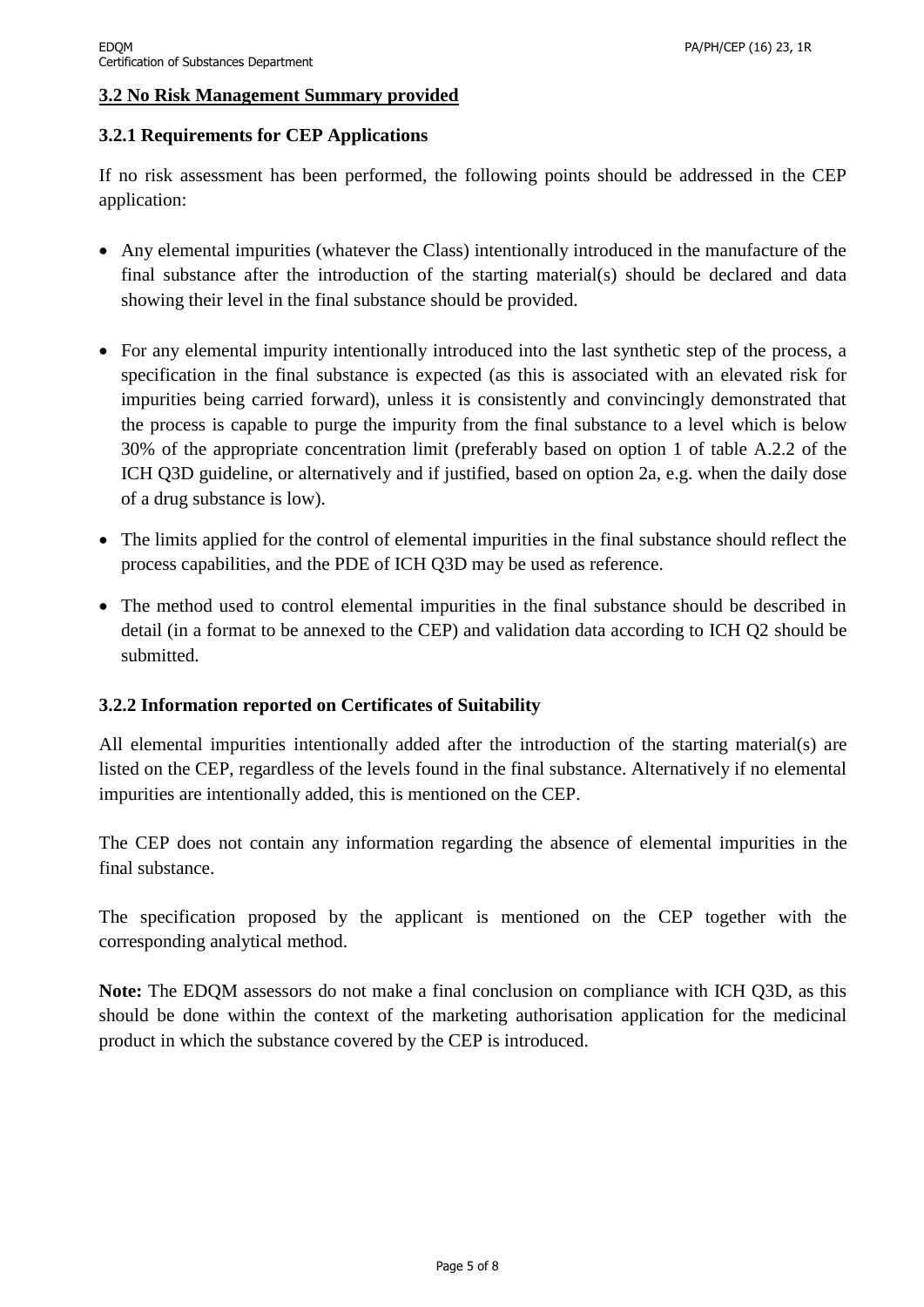## **4. Existing CEPs and requirements for revisions**

The following points should be considered by holders of existing CEPs.

### **4.1 Clarification Regarding Tests for Specific Metals in a Substance Monograph**

For individual monographs which contain specific tests for elemental impurities, it is expected that these tests are part of the specification unless otherwise justified (and approved by EDQM).

### **4.2 Triggers to initiate a revision of CEP applications concerning elemental impurities**

#### **4.2.1 Introduction of a RMS without other changes**

CEP holders are given the possibility to introduce a RMS as part of a revision application (when there are no changes to the process or to the control strategy for the substance), by submitting a request for revision classified as "minor by default". This request for revision may be submitted at any time during the lifecycle of the dossier, except during an on-going procedure.

#### **4.2.2 Changes to the manufacturing process**

Changes to the manufacturing process should be classified according to the EDQM "Guideline on Requirements for Revision/renewal of Certificates of Suitability to the European Pharmacopoeia Monographs (PA/PH/CEP (04) 2)". If the changes have an impact on elemental impurities, CEP holders are given the possibility to submit a RMS.

If a RMS has already been introduced in the CEP application, the validity of the RMS should be verified and discussed and if needed an update should be provided. Only significant changes in elemental impurity levels, leading to a different conclusion should be reported.

If no RMS is provided or present in the application, sufficient information should be submitted as described above (section 3.2).

## **4.2.3 Changes to the control strategy for the substance (changes to analytical methods or specification, without changes to the manufacturing process)**

Such changes should be classified according to the EDQM "Guideline on Requirements for Revision/renewal of Certificates of Suitability to the European Pharmacopoeia Monographs (PA/PH/CEP (04) 2)" and may include:

- Changes to limits for elemental impurities in the final substance: addition/deletion/tightening/widening
- Changes to the method(s) used to control elemental impurities in the final substance.

If a RMS has already been introduced in the CEP application, the validity of the RMS should be verified and discussed and if needed an update should be provided. Only significant changes in elemental impurity levels, leading to a different conclusion should be reported.

#### **4.3 Renewal**

The renewal application presents a good opportunity for CEP holders to submit a RMS in their application.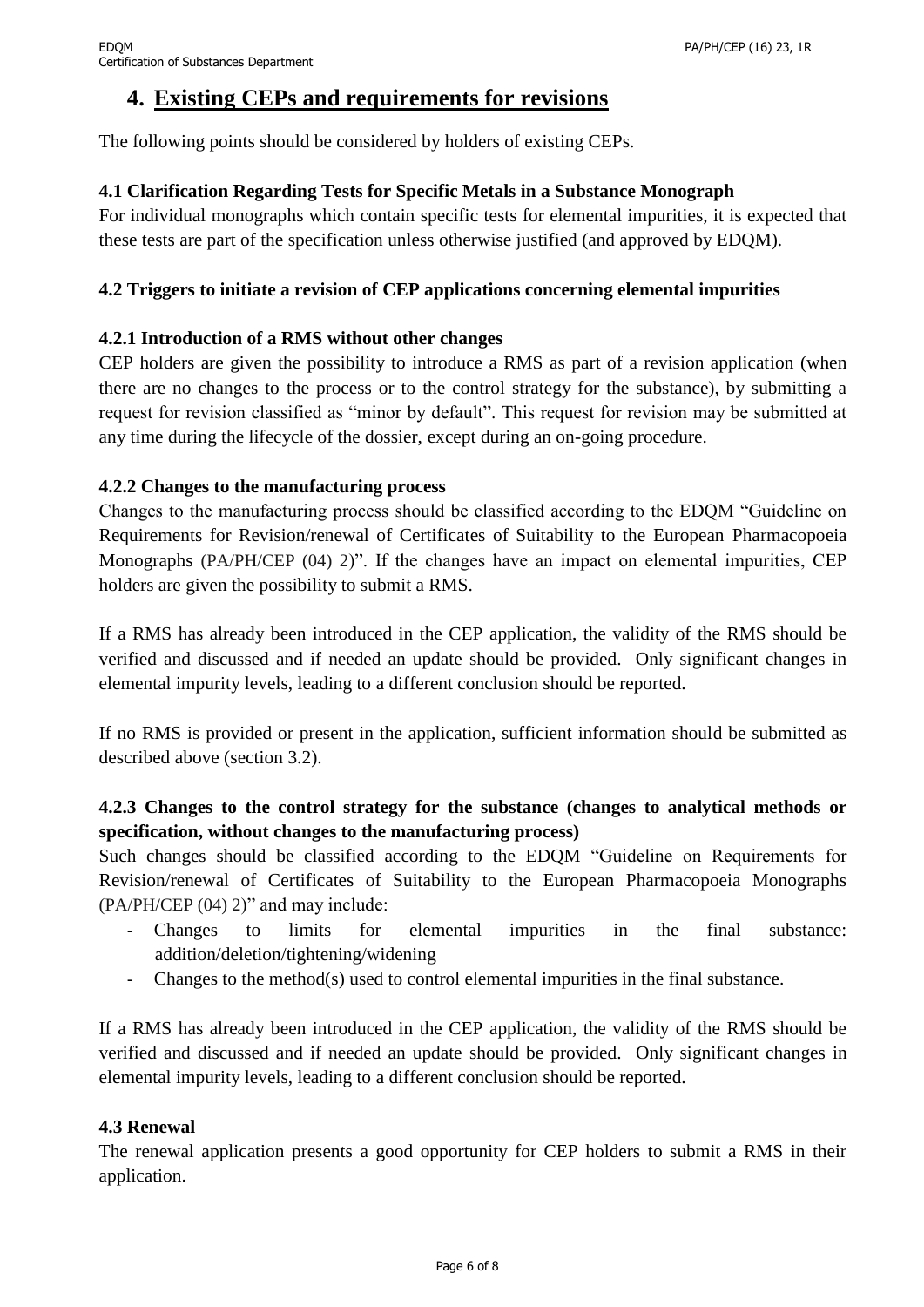During assessment of the request for renewal, the EDQM reviews systematically the control of elemental impurities against the policy described in this document.

When granted, renewed CEPs are in line with the policy described in sections 3.1 or 3.2 of this document.

CEPs which have already been renewed will be updated only if CEP holders have made changes impacting elemental impurities.

\_\_\_\_\_\_\_\_\_\_\_\_\_\_\_\_\_\_\_\_\_\_\_